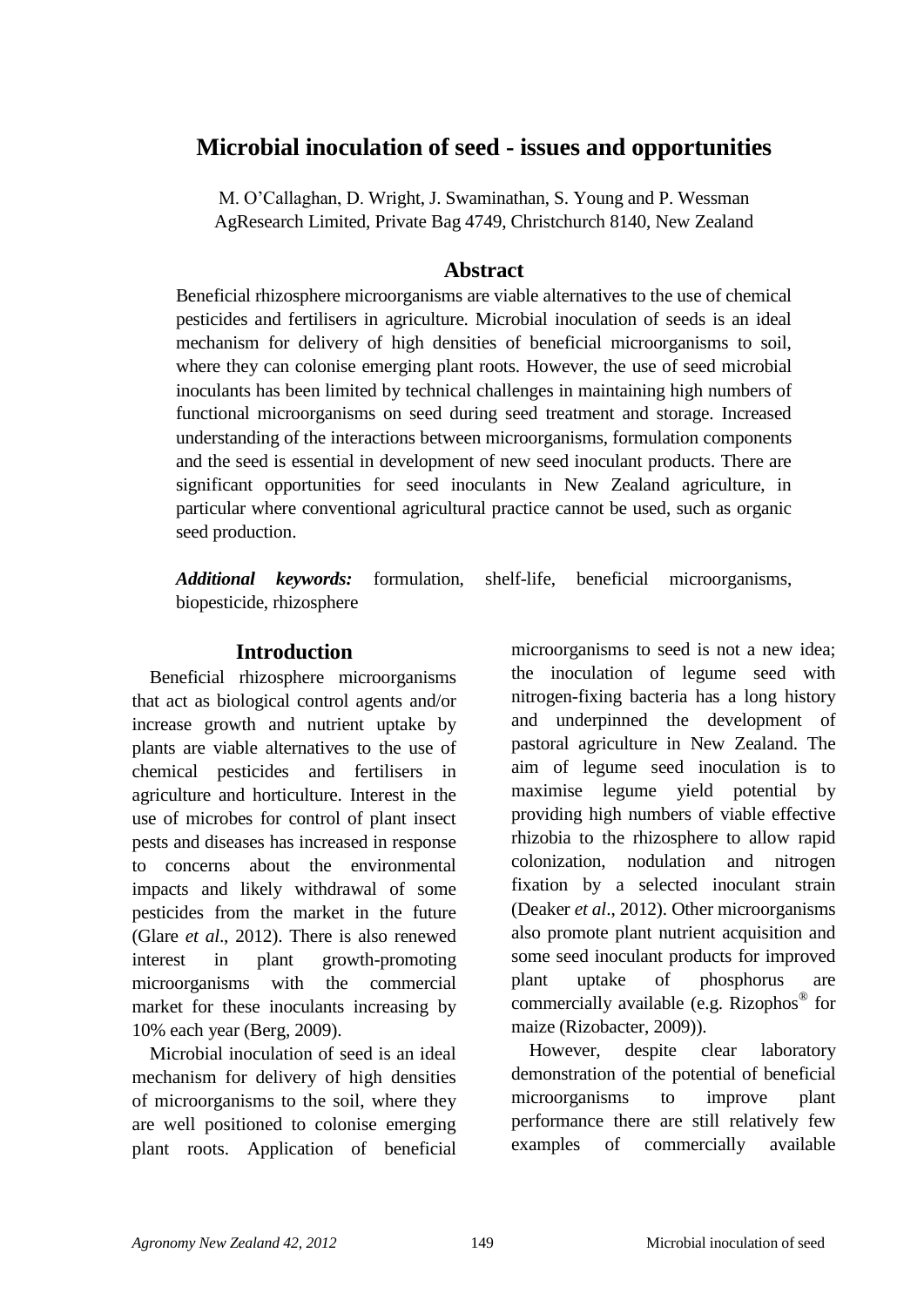microbial seed inoculants, largely because of the difficulty of maintaining viability of the microorganisms during seed treatment and storage. To avoid issues with instability of inoculants on stored seed, many companies provide the inoculant formulated for application to seed immediately prior to sowing. For example, the biofertiliser fungus *Penicillium bilaii* (JumpStart® , Novozymes, 2010a) is applied to seeds within 24 hours of sowing.

# **Key challenges in application of inoculants to seed**

#### **The seed as a substrate**

While seed is an efficient delivery vehicle for the targeted application of microbes to soil, it is a very complex substrate. Water relationships between the seed and coatings are poorly understood. Seeds are generally stored under dry conditions and even small increases in moisture content can cause increased respiration, and consequently heat, resulting in reduced longevity. Many microbial inoculants require some hydration to remain viable and this may be detrimental to the seed during storage. Other physical constraints include the nature of the seed coat and size of seed with small seeds able to carry only a limited cell loading. This is further complicated by natural seed microflora that may compete for space on the seed surface. Some legume seeds produce inhibitory exudates that can limit survival of inoculants on seed (Deaker *et al*., 2004).

### **Compatibility with current seed treatment processes**

Modern seed coating plants utilise relatively small batch sizes combined with rapid processing. A rapid drying process (often at high temperature) is generally needed to maintain economically acceptable throughput rates. While many beneficial microbes can tolerate elevated temperatures (<40°C) for short periods, the rapid desiccation that occurs in commercial practice is a significant challenge to maintaining viability of inoculants on seed. The compatibility of micro-organisms with other seed coat components, particularly fungicides and insecticides, must be also assessed.

#### **Shelf life**

There have been few published studies on the survival of microorganisms on seeds during storage, despite adequate shelf life being a critical factor in the commercial success of inoculant products. The mechanisms behind cell death during storage are poorly understood. Unsurprisingly, survival of microorganisms on seed is improved at low temperatures (e.g. O"Callaghan *et al*., 2006), as is seed longevity, but this is rarely commercially feasible. Improving the survival of microorganisms on seeds can involve a trade-off between conditions favouring high initial loadings and those favouring long term stability. Drying of lucerne seeds after coating significantly reduced viable rhizobia, but higher numbers were maintained on dried seed during storage (Deaker *et al*., 2012).

# **Overcoming the challenges**

#### **Strain selection**

In the first instance, selection of microorganisms with natural tolerance to environmental stresses is a reasonable strategy, thus spore-forming microorganisms are considered ideal candidates as seed inoculants. A formulated concentrate of the spore-forming bacterium *Bacillus subtilis*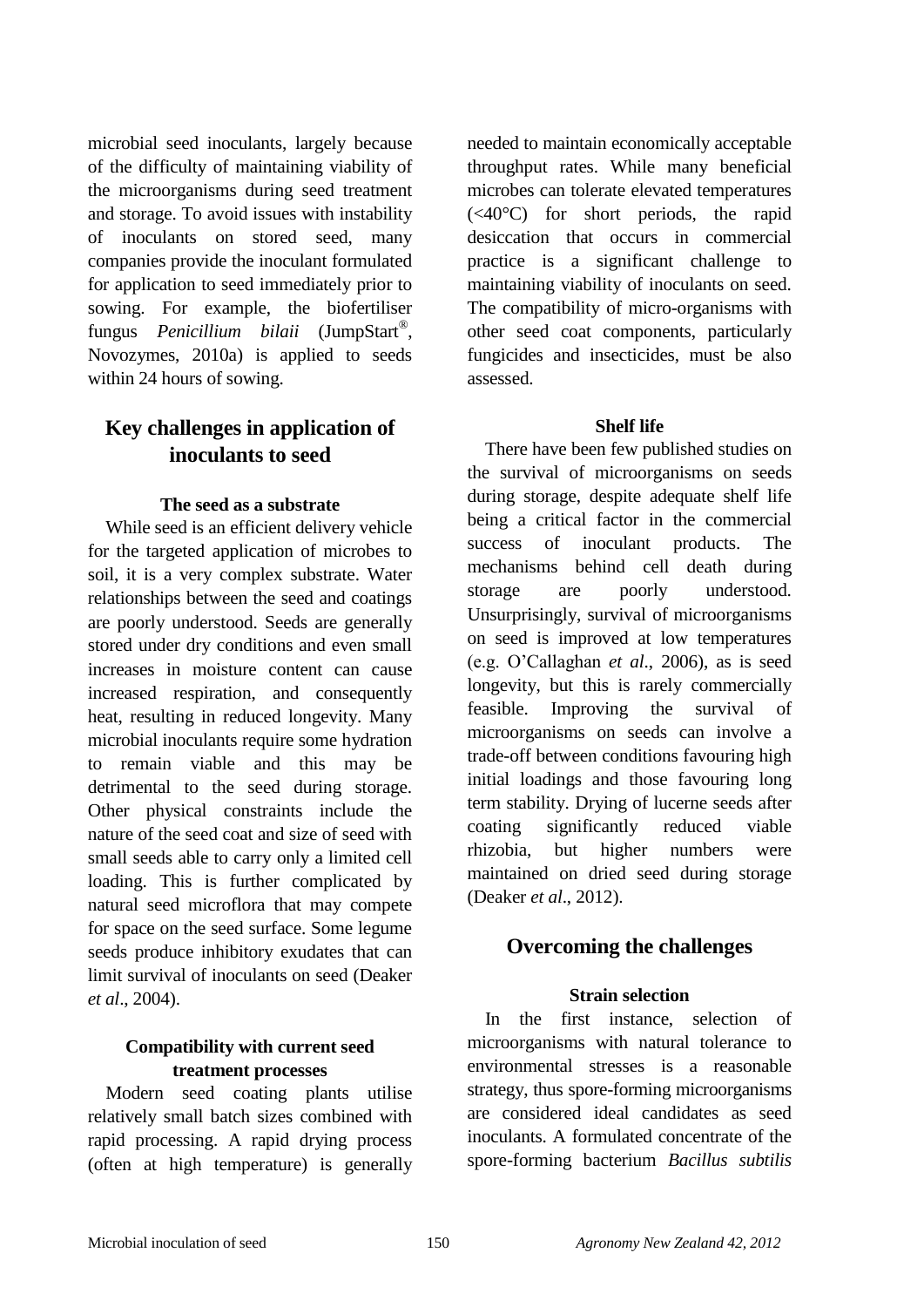has been used widely in the US as a seed inoculant to protect cotton from soil-borne plant pathogens (Brannen and Kenney, 1997). Marketed as Kodiak® , the bacterium was readily amenable to seed application by techniques that differed little from standard seed coating processes. However, there are numerous beneficial non spore-forming bacteria (e.g. *P*s*eudomonas* spp.) that are more sensitive to environmental stresses and hence less amenable to conventional seed treatment processes. There is potential to exploit natural variation between the strains of the same species, for example, the most commonly used rhizobial inoculants for white clover *Rhizobium leguminosarum* biovar *trifolii* strains TA1 and CC275e differ in their ability to tolerate environmental stresses (Lowther and Kerr, 2011). Non spore-forming microorganisms can also be protected through appropriate formulation.

#### **Formulation**

A formulation includes: the active ingredient, here beneficial microorganisms; the seed; and any additional ingredients (e.g. protective compounds, desiccants, binders, coatings). The basic functions of formulation are to:

- (1) stabilise the microorganism,
- (2) aid in its delivery,
- (3) protect the microbe at the target zone, and
- (4) enhance the functionality of the microbe against the target.

While the importance of formulation is well recognized, formulations have often been developed without fundamental understanding of the complex interactions between formulation components and cell physiology. Numerous methods have been used for seed inoculation with various degrees of success (McQuilken *et al*., 1998). However, many of the techniques are unsuitable for scale-up to commercial application for various reasons including cost of materials (particularly for high volume, low margin seed) and technical difficulties in scale-up, such as viscosity of formulation components. These factors need to be considered early when developing a new seed inoculant product.

Details of formulations are generally commercially sensitive and not disclosed but product claims by some new inoculant products suggest that companies have been successful in stabilising inoculants to levels not previously possible. For example, rhizobial inoculant Nitragin gold® (Novozymes, 2010b) is reported to survive on clover seed for 6-12 months. Cedomon® and Cerall® (Lantmännen BioAgri AB, 2007) are registered for control of several seed-borne diseases on cereals. The active ingredient in the products is the naturally occurring soil-dwelling bacterium *Pseudomonas chlororaphis* which is formulated in oil (Cedomon® for barley and oats) or water (Cerall® for wheat). The treated seeds can be stored for up to one year under ambient conditions, and large amounts of Swedish cereal seed are treated with the inoculant each year.

# **Opportunities for microbial inoculation of seeds in New Zealand**

Current chemical seed treatments are typically aimed at aiding seedling establishment, but the colonisation of the rhizosphere by beneficial microbes applied as seed treatments may potentially provide benefits to the plant well beyond the seedling emergence stage. With further development, microbial seed inoculation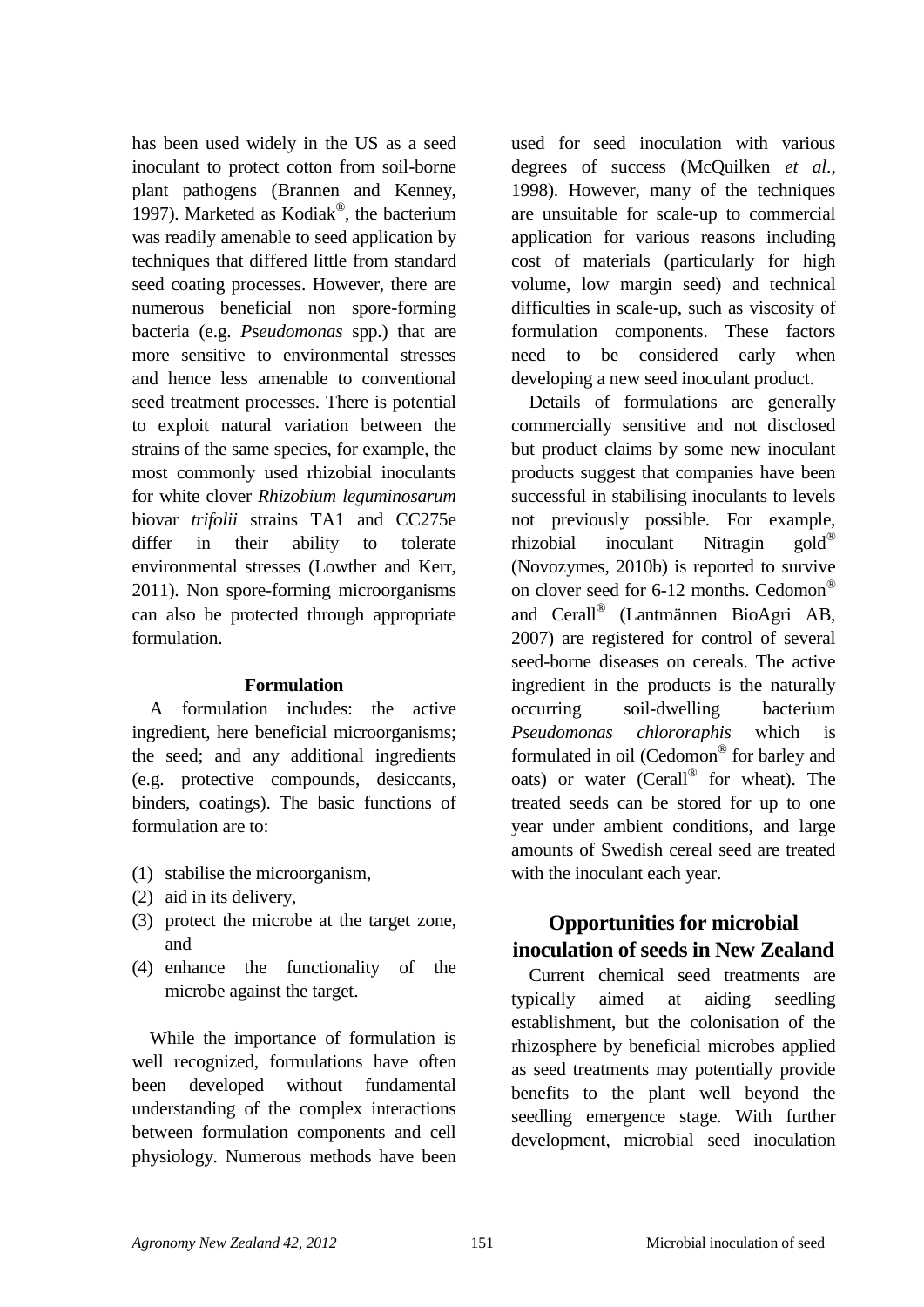has potential to add value to many seed treatments in New Zealand.

#### **Inoculation of legumes**

There is a long history of legume seed inoculation, and factors affecting rhizobial survival on seed have been reviewed extensively (Deaker *et al*., 2004; 2012). However, the seed coating industry still faces problems with poor survival of rhizobial inoculants, particularly on clover seed; surveys in Australia indicate that rhizobial loadings on seed rarely satisfy numerical standards (Gemell *et al*., 2005; Deaker *et al*., 2012). Novel solutions are needed to address this well recognised problem.

### **Improved plant establishment and growth**

Many rhizophere microorganisms have demonstrated potential as seed inoculants for New Zealand pasture species. Selected bacterial strains were shown to counteract the effects of root parasitic nematodes during establishment of white clover in pot experiments, resulting in seedling dry weight increases of up to 30% (Sarathchandra *et al*., 2010), with some isolates causing reductions in root cyst nematode populations. Biopriming has been used to inoculate tall fescue seeds with a range of beneficial bacteria (Monk *et al*., 2009), resulting in significant increases in dry matter production. Seed treatments based on *Trichoderma* spp. are available elsewhere for corn, wheat and soybeans (e.g. SabrEx™, Advanced Biological Marketing, 2010) and could be developed for selected crops in New Zealand.

#### **Protection from insect feeding**

Soil dwelling insect pests and diseases are difficult to control by any means. Seed treatment is useful way of introducing microbial control agents into the root zone and increasing the likelihood of contact with root pathogens or root-feeding pests. Treatment of seeds with the non sporeforming bacterial entomopathogen *Serratia entomophila* controlled the New Zealand grass grub (*Costelytra zealandica*) as effectively as chemical controls for wheat and ryegrass in pot trials (Young *et al*., 2009; 2010). Insect pathogens such *S. entomophila* establish within the pest population and often lead to longer term suppression of the pest population than is typically achieved using chemical pesticides.

### **Plant establishment in challenging environments**

Tussock grasslands in New Zealand are typically devoid of rhizobia effective on pastoral legumes and effective seed inoculation with rhizobia is essential for nodulation of legumes sown in these environments. In addition, legume establishment in hill country and tussock grassland can be improved by treatment of seed with insecticides (Barratt *et al*., 1995). New Zealand pioneered the aerial delivery of coated clover containing lime and rhizobia to rugged locations in the 1950s and there is a clear need to develop this technology further for a range of pasture species as increasingly more challenging land is brought under cultivation by sheep and beef farmers and issues with poor pasture establishment are common.

#### **Organic production**

There is considerable interest among vegetable seed companies, both worldwide and in New Zealand, in producing certified organic seed. Canterbury is a globally significant area for seed production but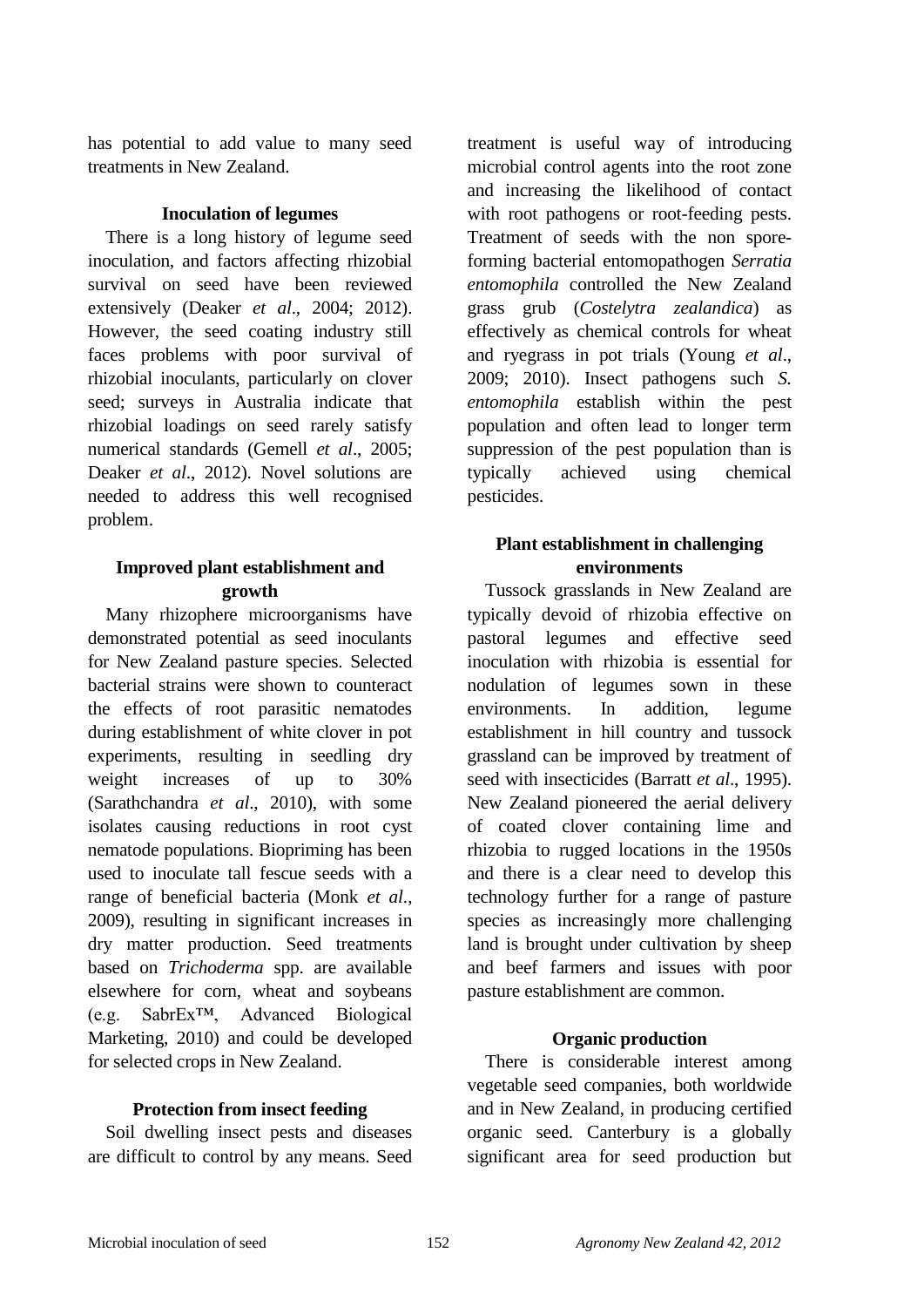growers have suffered significant crop losses through soil-borne fungal diseases of seedlings and feeding damage caused by *C. zealandica.* Experimental seed coatings with *S. entomophila* significantly reduced damage from *C. zealandica* to emerging carrot seedlings in pot trials (Wright *et al*., 2005).

## **Future directions**

The combination of biological and chemical controls may increase reliability of crop protection under conditions that are not optimal for performance of the biological control agent alone and where chemical seed treatments do not give prolonged protection from pests. The nematicidal properties of *Bacillus firmus* has been combined with the insecticide clothianidin in the seed treatment product Poncho<sup>®</sup>/VOTiVO<sup>®</sup> for corn and soyabean (Bayer CropScience, 2012). The combination of microbial inoculants with soft pesticides, such as insect growth regulators, is an attractive option, as is the use of co-inoculants with different modes of action or target pests.

Many microbial inoculants currently available commercially are applied to seed just prior to sowing and adoption of this practice may facilitate rapid uptake of seed inoculants in New Zealand in the short term and provide options for growers in niche markets such as organic seed producers. For full commercial success and uptake, growers would need to be able to purchase inoculant-treated seed with similar shelf life properties and costs as conventionally treated seed. Long term survival of inoculants on seed will rely on identification of formulation and storage conditions that may be specific to particular microorganisms and seeds. To take full advantage of beneficial microorganisms as seed inoculants, greater understanding of the interactions between seeds, microorganisms and the formulation components are needed.

# **References**

- Advanced Biological Marketing. 2010. Treat Your Corn. Retrieved on 15 June 2012 from http://www.treatyourcorn.com
- Barratt, B.I.P., Lowther, W.L. and Ferguson, C.M. 1995. Seed coating with insecticide to improve oversown white clover (*Trifolium repens* L.) establishment in tussock grassland. *New Zealand Journal of Agricultural Research* 38: 511-518.
- Bayer CropScience. 2012. Retrieved on 15 June 2012 from http://www.bayercropscience.us/products /seed-treatments/poncho-votivo/
- Berg, G. 2009. Plant-microbe interactions promoting plant growth and health: Perspectives for controlled use of microorganisms in agriculture. *Applied Microbiology and Biotechnology* 84: 11- 18.
- Brannen, P.M. and Kenney, D.S. 1997. Kodiak R - a successful biological-control product for suppression of soil-borne plant pathogens of cotton. *Journal of Industrial Microbiology and Biotechnology* 19: 169-171.
- Deaker, R., Roughly, R.J. and Kennedy I.R. 2004. Legume seed inoculation technology - a review. *Soil Biology and Biochemistry* 36: 1275-1288.
- Deaker, R., Hartley, E. and Gemell, G. 2012. Conditions affecting shelf-life of inoculated seed. *Agriculture* 2: 38-51.
- Gemell, L.G., Hartley, E.J. and Herridge, D.F. 2005. Point-of-sale evaluation of preinoculated and custom-inoculated pasture legume seed. *Australian Journal of Experimental Agriculture* 45: 161-169.